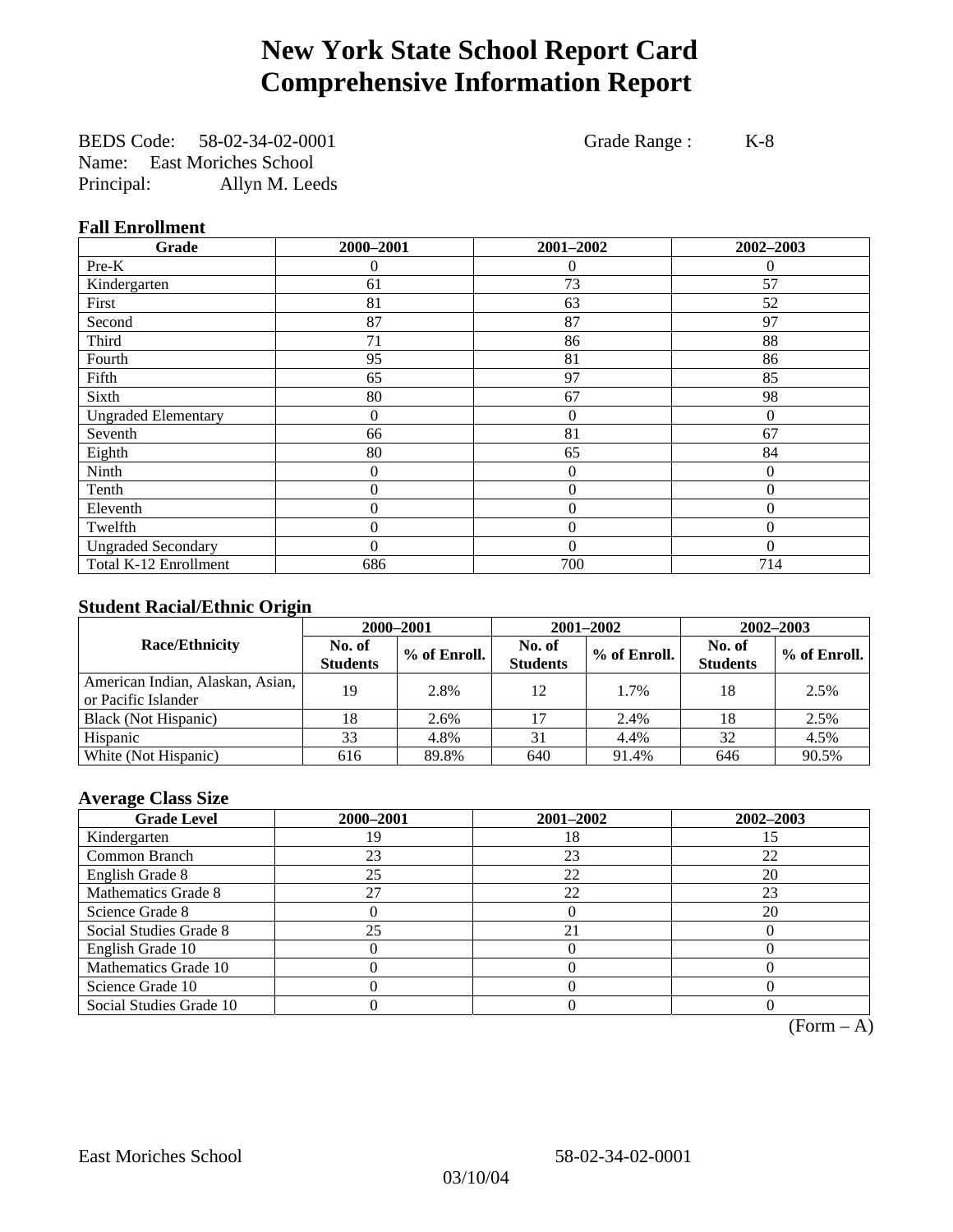### **District Need to Resource Capacity Category**

| <b>N/RC Category</b> | <b>Description</b>                                                                             |
|----------------------|------------------------------------------------------------------------------------------------|
|                      | This is a school district with low student needs in relation to district<br>resource capacity. |

### **Similar School Group and Description**

| <b>Similar School Group</b> | <b>Description</b>                                                |
|-----------------------------|-------------------------------------------------------------------|
|                             | All schools in this group are elementary level schools in school  |
| 17                          | districts with low student needs in relation to district resource |
|                             | capacity. The schools in this group are in the middle range of    |
|                             | student needs for elementary level schools in these districts.    |

All schools within the same N/RC category are divided into three similar school groups defined by the percentage of students in the school who are eligible for the free-lunch program and/or who are limited English proficient (also known as English language learners).

#### **Student Demographics Used To Determine Similar Schools Group**

| . .                               | 2000-2001 |         | $2001 - 2002$ |         | $2002 - 2003$ |         |
|-----------------------------------|-----------|---------|---------------|---------|---------------|---------|
|                                   | Count     | Percent | Count         | Percent | Count         | Percent |
| <b>Limited English Proficient</b> |           | 0.0%    |               | 1.1%    |               | 1.5%    |
| <b>Eligible for Free Lunch</b>    | 22        | 3.5%    |               | 2.1%    | 14            | 2.1%    |

#### **Attendance and Suspension**

|                               | 1999–2000        |         | 2000-2001        |         | $2001 - 2002$   |         |
|-------------------------------|------------------|---------|------------------|---------|-----------------|---------|
|                               | $%$ of<br>No. of |         | $%$ of<br>No. of |         | No. of          | $%$ of  |
|                               | <b>Students</b>  | Enroll. | <b>Students</b>  | Enroll. | <b>Students</b> | Enroll. |
| <b>Annual Attendance Rate</b> |                  | 99.2%   |                  | 95.1%   |                 | 96.2%   |
| <b>Student Suspensions</b>    |                  | 0.9%    |                  | 2.2%    |                 | 1.7%    |

### **Student Socioeconomic and Stability Indicators (Percent of Enrollment)**

|                          | $2001 - 2002$<br>2000-2001 |            | $2002 - 2003$ |
|--------------------------|----------------------------|------------|---------------|
| <b>Reduced Lunch</b>     | 0.6%                       | .3%        | 0.6%          |
| <b>Public Assistance</b> | l-10%                      | $1 - 10\%$ | $1 - 10\%$    |
| <b>Student Stability</b> | 676%                       | 100%       | 100%          |

#### **Staff Counts**

| Staff                                 | 2002-2003 |
|---------------------------------------|-----------|
| <b>Total Teachers</b>                 | 56        |
| <b>Total Other Professional Staff</b> |           |
| <b>Total Paraprofessionals</b>        | NΑ        |
| Teaching Out of Certification*        |           |
| Teachers with Temporary Licenses      |           |

\*Teaching out of certification more than on an incidental basis. Teachers with temporary licenses are also counted as teaching out of certification.

 $(Form - B)$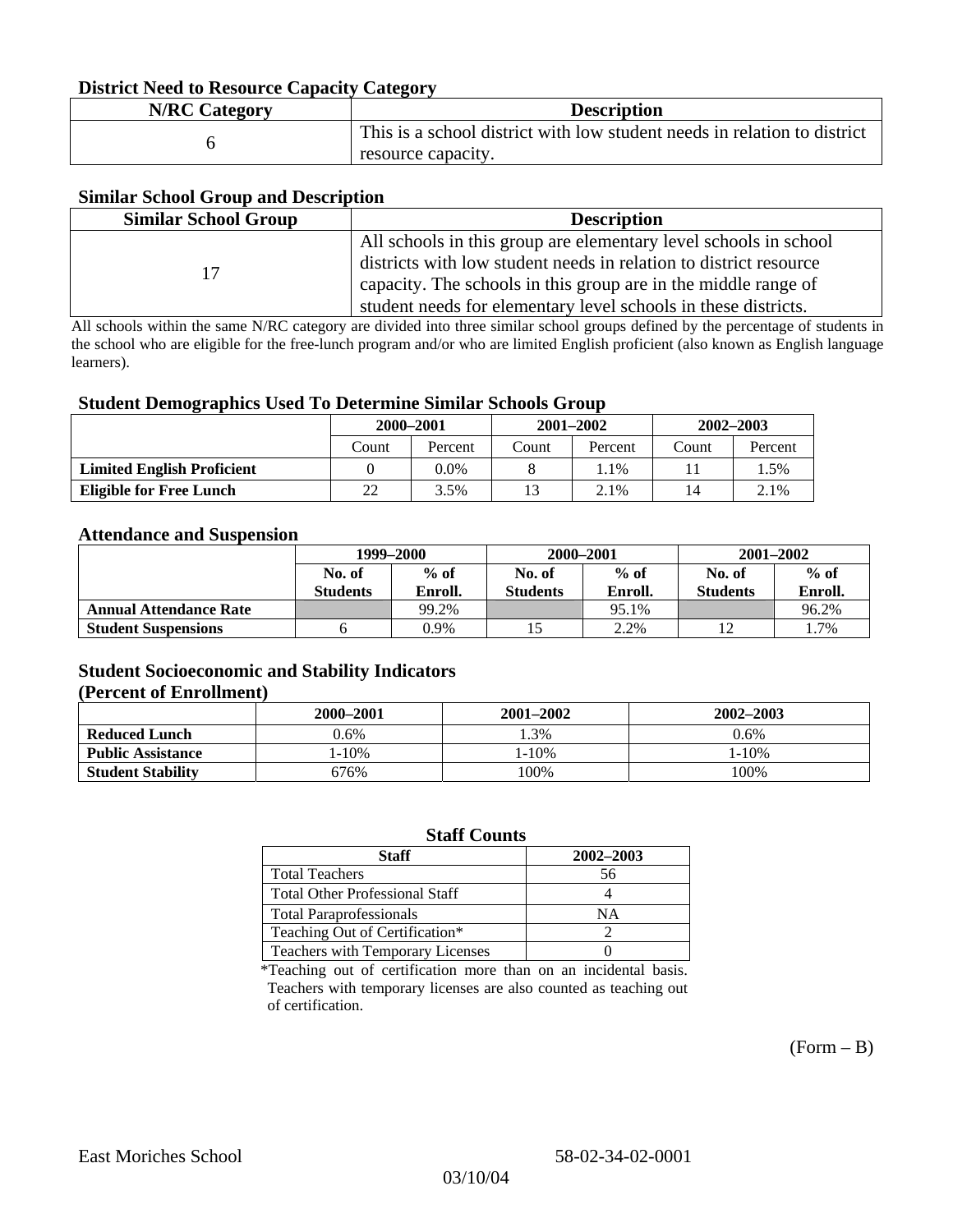# **Career Development and Occupational Studies (CDOS)**

### **Percentage of Students Documenting Self- and Career-Awareness Information and Career Exploration Activities, K–3**

| <b>Grades</b> | 2000-01 | $2001 - 02$ | $2002 - 03$ |
|---------------|---------|-------------|-------------|
| K–1           |         | $0\%$       | $0\%$       |
|               |         | $0\%$       | 9%          |

### **Students Developing a Career Plan, 4–12**

| <b>Grades</b> |                                      | $2000 - 01$ | $2001 - 02$ | $2002 - 03$ |
|---------------|--------------------------------------|-------------|-------------|-------------|
|               | Number of General-Education Students |             | 0           | $\Omega$    |
| $4 - 5$       | Number of Students with Disabilities |             | 0           | $\Omega$    |
|               | Number of All Students               |             | 0           | $\Omega$    |
|               | Percent of Enrollment                |             | 0%          | 0%          |
|               | Number of General-Education Students |             | 0           | 78          |
|               | Number of Students with Disabilities |             | $\Omega$    | 6           |
| $6 - 8$       | Number of All Students               |             | $\theta$    | 84          |
|               | Percent of Enrollment                |             | $0\%$       | 34%         |
|               | Number of General-Education Students |             | 0           | $\Omega$    |
| $9 - 12$      | Number of Students with Disabilities |             | 0           | $\Omega$    |
|               | Number of All Students               |             | $\Omega$    | $\Omega$    |
|               | Percent of Enrollment                |             | $0\%$       | 0%          |

# **Second Language Proficiency Examinations**

### **General-Education Students**

| <b>Test</b> | 2000-2001         |           |            | 2001-2002 | 2002-2003         |           |
|-------------|-------------------|-----------|------------|-----------|-------------------|-----------|
|             | <b>No. Tested</b> | % Passing | No. Tested | % Passing | <b>No. Tested</b> | % Passing |
| French      |                   | 95%       |            | 100%      |                   | 100%      |
| German      |                   | 0%        |            | $0\%$     |                   | 0%        |
| Italian     |                   | 0%        |            | 0%        |                   | 0%        |
| Latin       |                   | 0%        |            | 0%        |                   | 0%        |
| Spanish     | 50                | 100%      | 43         | 95%       |                   | 100%      |

### **Students with Disabilities**

| <b>Test</b> | 2000-2001  |           |            | 2001-2002 | 2002-2003  |           |  |
|-------------|------------|-----------|------------|-----------|------------|-----------|--|
|             | No. Tested | % Passing | No. Tested | % Passing | No. Tested | % Passing |  |
| French      |            | 0%        |            |           |            |           |  |
| German      |            | 0%        |            | 0%        |            | 0%        |  |
| Italian     |            | 0%        |            | 0%        |            | 0%        |  |
| Latin       |            | 0%        |            | $0\%$     |            | 0%        |  |
| Spanish     |            |           |            |           |            | 100%      |  |

 <sup>(</sup>Form-D)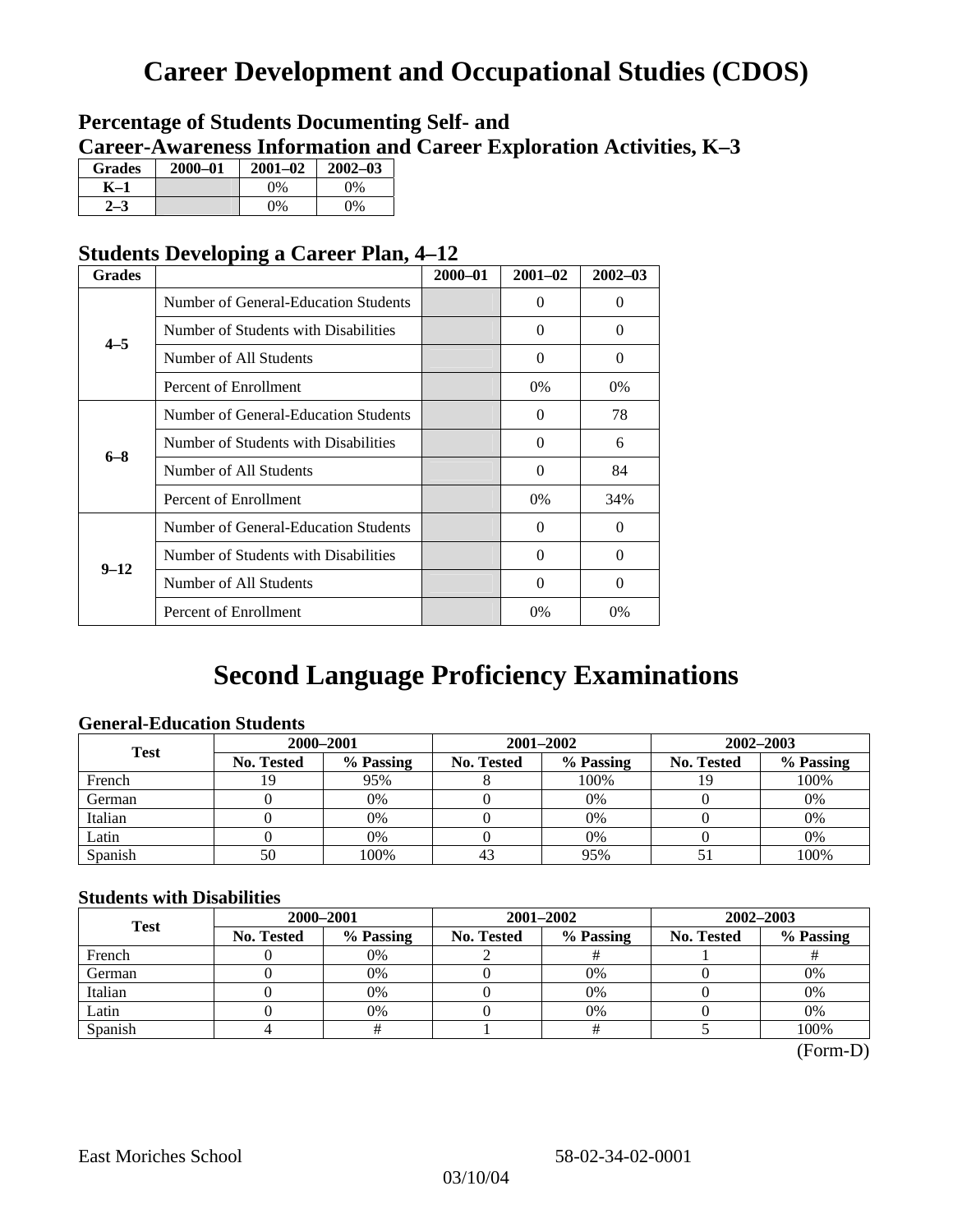# **Regents Examinations**

|                                                               | 8°-<br><b>All Students</b> |                |                                                           | <b>Students with Disabilities</b> |                  |                  |  |  |
|---------------------------------------------------------------|----------------------------|----------------|-----------------------------------------------------------|-----------------------------------|------------------|------------------|--|--|
|                                                               | 2001                       | 2002           | 2003                                                      | 2001                              | 2002             | 2003             |  |  |
|                                                               |                            |                | Living Environment (first administered June 2001)         |                                   |                  |                  |  |  |
| Number Tested                                                 | $\boldsymbol{0}$           | $\theta$       | $\mathbf{0}$                                              | $\boldsymbol{0}$                  | $\boldsymbol{0}$ | $\boldsymbol{0}$ |  |  |
| Number Scoring 55-100                                         | $\overline{0}$             | $\overline{0}$ | $\overline{0}$                                            | $\overline{0}$                    | $\overline{0}$   | $\overline{0}$   |  |  |
| Number Scoring 65-100                                         | $\mathbf{0}$               | $\overline{0}$ | $\mathbf{0}$                                              | $\overline{0}$                    | $\overline{0}$   | $\mathbf{0}$     |  |  |
| Number Scoring 85-100                                         | $\mathbf{0}$               | $\overline{0}$ | $\boldsymbol{0}$                                          | $\boldsymbol{0}$                  | $\boldsymbol{0}$ | $\boldsymbol{0}$ |  |  |
| Percentage of Tested Scoring 55-100                           | 0%                         | 0%             | 0%                                                        | 0%                                | 0%               | 0%               |  |  |
| Percentage of Tested Scoring 65-100                           | 0%                         | 0%             | 0%                                                        | 0%                                | 0%               | 0%               |  |  |
| Percentage of Tested Scoring 85-100                           | 0%                         | 0%             | 0%                                                        | 0%                                | 0%               | 0%               |  |  |
| Physical Setting/Earth Science (first administered June 2001) |                            |                |                                                           |                                   |                  |                  |  |  |
| Number Tested                                                 | 28                         | 19             | 27                                                        | $\boldsymbol{0}$                  | $\boldsymbol{0}$ | $\boldsymbol{0}$ |  |  |
| Number Scoring 55-100                                         | 28                         | 19             | 27                                                        | $\overline{0}$                    | $\overline{0}$   | $\overline{0}$   |  |  |
| Number Scoring 65-100                                         | 28                         | 19             | 27                                                        | $\overline{0}$                    | $\overline{0}$   | $\overline{0}$   |  |  |
| Number Scoring 85-100                                         | 22                         | 16             | 22                                                        | $\mathbf{0}$                      | $\mathbf{0}$     | $\boldsymbol{0}$ |  |  |
| Percentage of Tested Scoring 55-100                           | 100%                       | 100%           | 100%                                                      | 0%                                | 0%               | 0%               |  |  |
| Percentage of Tested Scoring 65-100                           | 100%                       | 100%           | 100%                                                      | 0%                                | 0%               | 0%               |  |  |
| Percentage of Tested Scoring 85-100                           | 79%                        | 84%            | 81%                                                       | 0%                                | 0%               | 0%               |  |  |
|                                                               |                            |                | Physical Setting/Chemistry (first administered June 2002) |                                   |                  |                  |  |  |
| Number Tested                                                 |                            | $\mathbf{0}$   | $\mathbf{0}$                                              |                                   | $\theta$         | $\theta$         |  |  |
| Number Scoring 55-100                                         |                            | $\overline{0}$ | $\mathbf{0}$                                              |                                   | $\theta$         | $\overline{0}$   |  |  |
| Number Scoring 65-100                                         |                            | $\mathbf{0}$   | $\Omega$                                                  |                                   | $\theta$         | $\theta$         |  |  |
| Number Scoring 85-100                                         |                            | $\overline{0}$ | $\mathbf{0}$                                              |                                   | $\overline{0}$   | $\mathbf{0}$     |  |  |
| Percentage of Tested Scoring 55-100                           |                            | 0%             | 0%                                                        |                                   | 0%               | 0%               |  |  |
| Percentage of Tested Scoring 65-100                           |                            | 0%             | 0%                                                        |                                   | 0%               | 0%               |  |  |
| Percentage of Tested Scoring 85-100                           |                            | 0%             | 0%                                                        |                                   | 0%               | 0%               |  |  |
| Physical Setting/Physics (first administered June 2002)*      |                            |                |                                                           |                                   |                  |                  |  |  |
| Number Tested                                                 |                            |                |                                                           |                                   |                  |                  |  |  |
| Number Scoring 55-100                                         |                            |                |                                                           |                                   |                  |                  |  |  |
| Number Scoring 65-100                                         |                            |                |                                                           |                                   |                  |                  |  |  |
| Number Scoring 85-100                                         |                            |                |                                                           |                                   |                  |                  |  |  |
| Percentage of Tested Scoring 55-100                           |                            |                |                                                           |                                   |                  |                  |  |  |
| Percentage of Tested Scoring 65-100                           |                            |                |                                                           |                                   |                  |                  |  |  |
| Percentage of Tested Scoring 85-100                           |                            |                |                                                           |                                   |                  |                  |  |  |

\* Physical Setting/Physics results are not included in the report card because the Department is issuing a new conversion chart for this assessment. Data currently available to the Department are based on the original conversion chart for the assessment.

 $(Form - G)$